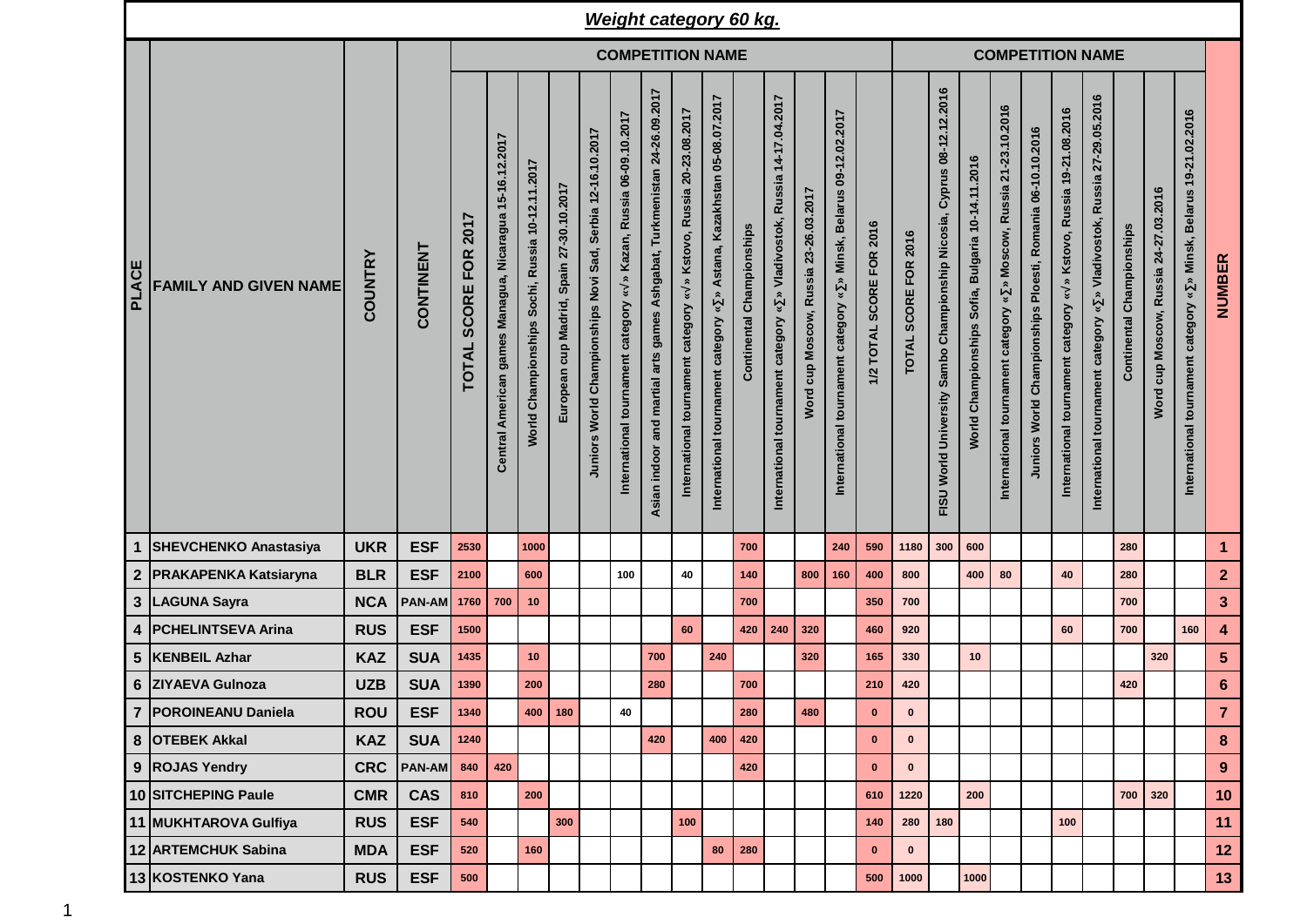| 14 AKMYRADOVA Mahri         | <b>TKM</b> | <b>SUA</b>    | 449   |     |       |     |    |     |    |     | 280 |     | 160 | 4   | 5              | 10           |     | 10  |     |     |                         |                |     |     | 14 |
|-----------------------------|------------|---------------|-------|-----|-------|-----|----|-----|----|-----|-----|-----|-----|-----|----------------|--------------|-----|-----|-----|-----|-------------------------|----------------|-----|-----|----|
| 15 MITINA Olga              | <b>RUS</b> | <b>ESF</b>    | 440   | 400 |       |     |    |     |    |     |     |     |     |     | 40             | 80           |     |     |     |     | 80                      |                |     |     | 15 |
| 16   IONESCU Codrina        | <b>ROU</b> | <b>ESF</b>    | 403,5 |     |       |     |    |     |    |     |     |     |     | 80  | 323,5          | 647          | 120 | 200 | 160 |     |                         | $\overline{7}$ |     | 160 | 16 |
| <b>16 SHARADZE Shorena</b>  | <b>GEO</b> | <b>ESF</b>    | 403,5 |     |       |     |    |     |    |     |     |     |     |     | 403,5          | 807          |     |     |     |     |                         | $\overline{7}$ | 800 |     | 17 |
| 18 VOLKOVA Alla             | <b>RUS</b> | <b>ESF</b>    | 402   |     |       |     |    |     |    |     |     | 400 |     |     | $\overline{2}$ | 4            |     |     |     |     | $\overline{\mathbf{4}}$ |                |     |     | 18 |
| 19 OSTER Viktoriya          | <b>RUS</b> | <b>ESF</b>    | 400   |     |       | 200 |    |     |    |     |     |     |     |     | 200            | 400          |     |     | 400 |     |                         |                |     |     | 19 |
| 19 SHINKARENKO Anastasiya   | <b>RUS</b> | <b>ESF</b>    | 400   |     |       |     |    |     |    |     |     |     |     | 400 | $\mathbf{0}$   | $\mathbf{0}$ |     |     |     |     |                         |                |     |     | 20 |
| 19 VALOVA Anastasiya        | <b>RUS</b> | <b>ESF</b>    | 400   |     |       |     |    |     |    |     |     |     |     |     | 400            | 800          |     |     |     |     | 400                     |                |     | 400 | 21 |
| 22 KAZANOI Krystsina        | <b>BLR</b> | <b>ESF</b>    | 380   |     |       |     | 60 |     | 40 |     |     |     |     | 160 | 120            | 240          |     |     | 240 |     |                         |                |     |     | 22 |
| 23 MADRAIMOVA Zuhra         | <b>TKM</b> | <b>SUA</b>    | 350   |     |       |     |    |     |    |     |     |     |     |     | 350            | 700          |     |     |     |     |                         | 700            |     |     | 23 |
| 24 REPIDA Anna              | <b>MDA</b> | <b>ESF</b>    | 320   |     |       |     |    |     |    |     |     |     |     |     | 320            | 640          |     | 400 |     |     |                         |                |     | 240 | 24 |
| <b>25 CONTRERAS Yoelisa</b> | <b>DOM</b> | <b>PAN-AM</b> | 280   |     |       |     |    |     |    |     | 280 |     |     |     | $\bf{0}$       | $\bf{0}$     |     |     |     |     |                         |                |     |     | 25 |
| 25 JUNSOOKPLUNG Titapa      | <b>THA</b> | <b>SUA</b>    | 280   |     |       |     |    | 280 |    |     |     |     |     |     | $\mathbf 0$    | $\bf{0}$     |     |     |     |     |                         |                |     |     | 26 |
| 25 NARVAEZ Lina             | <b>COL</b> | <b>PAN-AM</b> | 280   |     |       |     |    |     |    |     | 280 |     |     |     | $\bf{0}$       | $\bf{0}$     |     |     |     |     |                         |                |     |     | 27 |
| 25 ZHYLDYZBEKOVA Gulzada    | <b>KGZ</b> | <b>SUA</b>    | 280   |     |       |     |    |     |    |     | 280 |     |     |     | $\mathbf 0$    | $\bf{0}$     |     |     |     |     |                         |                |     |     | 28 |
| 29 CHEKUROVA Anna           | <b>RUS</b> | <b>ESF</b>    | 260   |     |       |     |    |     | 20 |     |     | 160 |     |     | 80             | 160          |     |     | 160 |     |                         |                |     |     | 29 |
| 30 GORDEEVA Violetta        | <b>RUS</b> | <b>ESF</b>    | 240   |     |       |     |    |     |    |     |     | 160 |     |     | 80             | 160          |     |     |     |     | 160                     |                |     |     | 30 |
| 30 JIMENEZ LOPEZ Yaiza      | <b>ESP</b> | <b>ESF</b>    | 240   | 40  | 120   |     |    |     |    |     |     |     |     |     | 80             | 160          |     | 160 |     |     |                         |                |     |     | 31 |
| 30 LUKYANCHUK Oksana        | <b>RUS</b> | <b>ESF</b>    | 240   |     |       |     |    |     |    |     |     |     |     |     | 240            | 480          |     |     |     |     |                         |                | 480 |     | 32 |
| 33 HALIDOU Salimatou        | <b>NIG</b> | <b>CAS</b>    | 210   |     |       |     |    |     |    |     |     |     |     |     | 210            | 420          |     |     |     |     |                         | 420            |     |     | 33 |
| 33 STEFANOVA Kalina         | <b>BUL</b> | <b>ESF</b>    | 210   |     |       |     |    |     |    |     |     |     |     |     | 210            | 420          |     |     |     |     |                         | 420            |     |     | 34 |
| 33 VILLALBA Lurdes          | <b>PAR</b> | <b>PAN-AM</b> | 210   |     |       |     |    |     |    |     |     |     |     |     | 210            | 420          |     |     |     |     |                         | 420            |     |     | 35 |
| 36 SHYBEKA Nastasiya        | <b>BLR</b> | <b>ESF</b>    | 196   |     |       | 120 |    |     |    |     |     |     |     | 16  | 60             | 120          |     |     |     | 120 |                         |                |     |     | 36 |
| 37 BURTSEVA Svetlana        | <b>RUS</b> | <b>ESF</b>    | 160   |     |       |     |    |     |    | 160 |     |     |     |     | $\bf{0}$       | $\bf{0}$     |     |     |     |     |                         |                |     |     | 37 |
| 37 KIM Jooyoun              | <b>KOR</b> | <b>SUA</b>    | 160   | 160 |       |     |    |     |    |     |     |     |     |     | $\bf{0}$       | $\bf{0}$     |     |     |     |     |                         |                |     |     | 38 |
| 37 MURAT Zhansaya           | KAZ        | <b>SUA</b>    | 160   |     |       |     |    |     |    | 160 |     |     |     |     | $\mathbf 0$    | 0            |     |     |     |     |                         |                |     |     | 39 |
| 40 CERKEZOWA Cynar          | <b>TKM</b> | <b>SUA</b>    | 140   |     |       |     |    | 140 |    |     |     |     |     |     | $\mathbf 0$    | $\mathbf 0$  |     |     |     |     |                         |                |     |     | 40 |
| 40 HERNANDEZ Anny           | <b>MEX</b> | <b>PAN-AM</b> | 140   |     |       |     |    |     |    |     | 140 |     |     |     | $\mathbf 0$    | $\mathbf 0$  |     |     |     |     |                         |                |     |     | 41 |
| 40 HUDER Youssra            | <b>NED</b> | <b>ESF</b>    | 140   |     |       |     |    |     |    |     | 140 |     |     |     | $\mathbf 0$    | $\mathbf 0$  |     |     |     |     |                         |                |     |     | 42 |
| 40 JEPBAROWA Altyn          | <b>TKM</b> | <b>SUA</b>    | 140   |     |       |     |    | 140 |    |     |     |     |     |     | $\mathbf 0$    | $\mathbf{0}$ |     |     |     |     |                         |                |     |     | 43 |
| 40 MOUSSA Farida            | <b>NIG</b> | <b>CAS</b>    | 140   |     |       |     |    |     |    |     |     |     |     |     | 140            | 280          |     |     |     |     |                         | 280            |     |     | 44 |
| 45 CALVO Maria              | <b>ESP</b> | <b>ESF</b>    | 120   |     | $120$ |     |    |     |    |     |     |     |     |     | $\mathbf 0$    | $\mathbf 0$  |     |     |     |     |                         |                |     |     | 45 |
| 45 ZAYTSEVA Nadezhda        | <b>RUS</b> | <b>ESF</b>    | $120$ |     |       |     |    |     |    |     |     |     |     |     | $120$          | 240          |     |     |     |     | ${\bf 240}$             |                |     |     | 46 |
|                             |            |               |       |     |       |     |    |     |    |     |     |     |     |     |                |              |     |     |     |     |                         |                |     |     |    |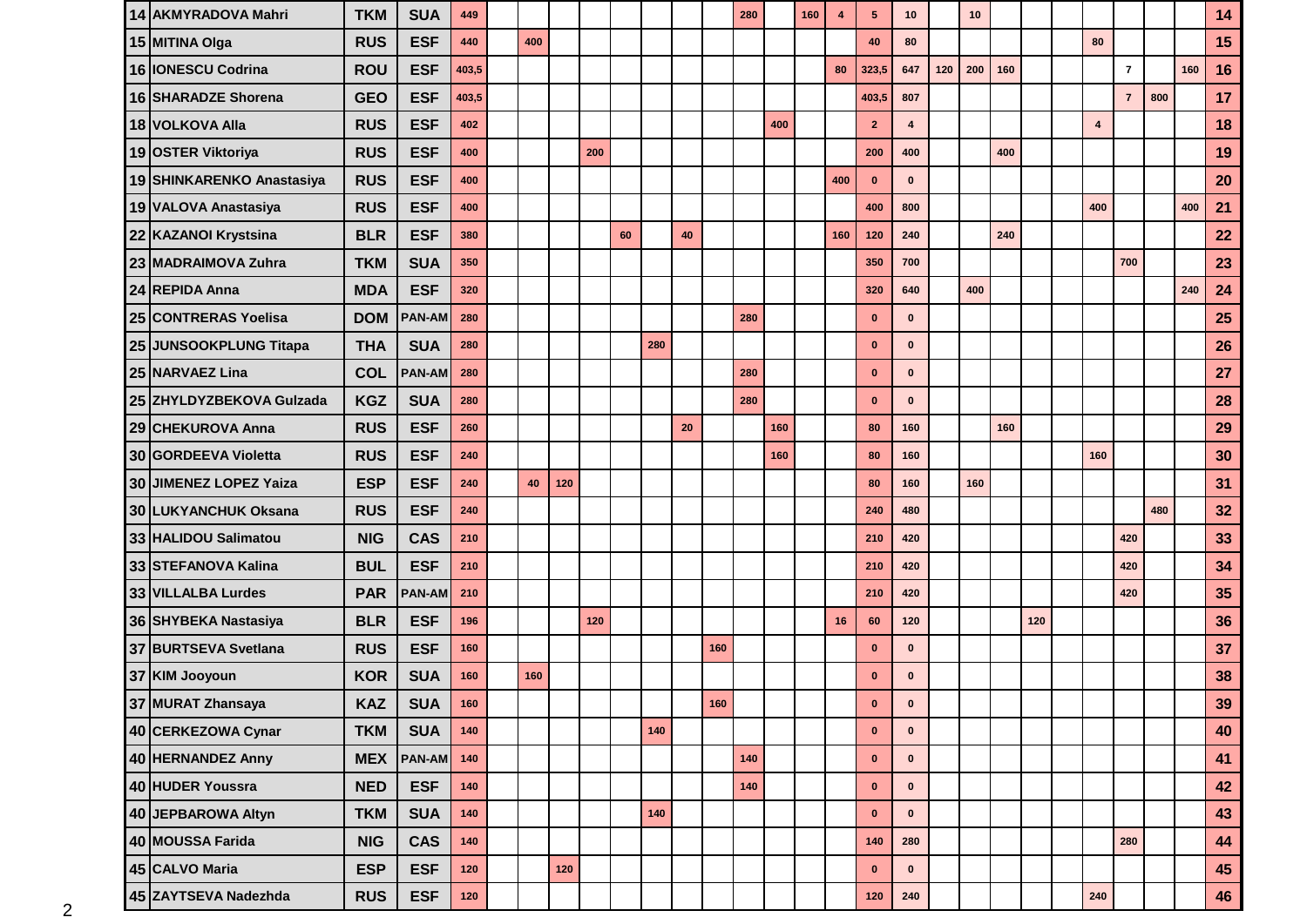| 47 ZIMARINA Daria        | <b>RUS</b> | <b>ESF</b>    | 100             |    |    |    |    |    |    |                |    |                         | 100             | 200                     |     |      | 200 |            |                         |                |    | 47   |
|--------------------------|------------|---------------|-----------------|----|----|----|----|----|----|----------------|----|-------------------------|-----------------|-------------------------|-----|------|-----|------------|-------------------------|----------------|----|------|
| 48 KABYRAIKYZY Kuralai   | <b>KAZ</b> | <b>SUA</b>    | 84              |    |    |    |    |    | 80 |                |    | $\overline{\mathbf{4}}$ | $\bf{0}$        | $\bf{0}$                |     |      |     |            |                         |                |    | 48   |
| 49 TEREKHINA Natalia     | <b>RUS</b> | <b>ESF</b>    | 82              |    |    |    |    |    |    |                | 80 |                         | $\overline{2}$  | $\overline{\mathbf{4}}$ |     |      |     |            | $\overline{\mathbf{4}}$ |                |    | 49   |
| 49 ZIEVYTE Sandra        | <b>LTU</b> | <b>ESF</b>    | 82              |    |    |    |    |    |    |                |    |                         | 82              | 164                     |     |      | 80  |            |                         | 84             |    | 50   |
| 51 ALMAGAMBET Guldaraiym | <b>KAZ</b> | <b>SUA</b>    | 80              |    |    | 80 |    |    |    |                |    |                         | $\mathbf 0$     | $\mathbf{0}$            |     |      |     |            |                         |                |    | 51   |
| 51 BIAHANSKAYA Yana      | <b>BLR</b> | <b>ESF</b>    | 80              |    |    |    |    |    |    |                |    | 80                      | $\bf{0}$        | $\bf{0}$                |     |      |     |            |                         |                |    | 52   |
| 51 GENCHEVA Violeta      | <b>BUL</b> | <b>ESF</b>    | 80              |    |    |    |    |    |    |                |    |                         | 80              | 160                     |     | 160  |     |            |                         |                |    | 53   |
| 51 KHABIROVA Aygul       | <b>RUS</b> | <b>ESF</b>    | 80              |    |    |    |    |    |    |                |    |                         | 80              | 160                     |     |      |     |            | 160                     |                |    | 54   |
| 51 NETSVIT Vladyslava    | <b>UKR</b> | <b>ESF</b>    | 80              |    |    | 80 |    |    |    |                |    |                         | $\mathbf 0$     | $\mathbf{0}$            |     |      |     |            |                         |                |    | 55   |
| 56 KHACHATRYAN Gayane    | <b>ARM</b> | <b>ESF</b>    | 70              |    |    |    |    |    |    |                |    |                         | 70              | 140                     |     |      |     |            |                         | 140            |    | 56   |
| 56 SARROCA Jeanin        | <b>FRA</b> | <b>ESF</b>    | 70              |    |    |    |    |    |    |                |    |                         | 70              | 140                     |     |      |     |            |                         | 140            |    | 57   |
| 58 KATICE Ena            | <b>FRA</b> | <b>ESF</b>    | 60              |    | 60 |    |    |    |    |                |    |                         | $\mathbf{0}$    | $\mathbf{0}$            |     |      |     |            |                         |                |    | 58   |
| 58 LORENCIC Vivien       | <b>SLO</b> | <b>ESF</b>    | 60              |    |    |    |    |    |    |                |    |                         | 60              | 120                     | 120 |      |     |            |                         |                |    | 59   |
| 60 BELYKH Anastasia      | <b>RUS</b> | <b>ESF</b>    | 48              |    |    |    |    |    |    |                |    | 48                      | $\mathbf 0$     | $\bf{0}$                |     |      |     |            |                         |                |    | 60   |
| 60 BUJIDMAA Bat-erdene   | <b>MGL</b> | <b>SUA</b>    | 48              |    |    |    |    |    | 48 |                |    |                         | $\mathbf 0$     | $\mathbf{0}$            |     |      |     |            |                         |                |    | 61   |
| 62 EZHIK Monika          | <b>POL</b> | <b>ESF</b>    | 40              |    |    |    |    |    |    |                |    |                         | 40              | 80                      |     |      |     |            |                         |                | 80 | 62   |
| 62 IONESCU Andreea       | <b>ROU</b> | <b>ESF</b>    | 40              |    |    |    |    |    |    |                |    |                         | 40              | 80                      |     |      | 80  |            |                         |                |    | 63   |
| 62 KHEGAY Ekaterina      | <b>RUS</b> | <b>ESF</b>    | 40              |    |    |    |    |    |    |                |    |                         | 40              | 80                      |     |      |     |            | 80                      |                |    | 64   |
| 62 SHEVCHENKO Yana       | <b>RUS</b> | <b>ESF</b>    | 40              |    |    |    | 40 |    |    |                |    |                         | $\bf{0}$        | $\mathbf{0}$            |     |      |     |            |                         |                |    | 65   |
| 66 KHOTYLEVA Yuliya      | <b>RUS</b> | <b>ESF</b>    | 30              |    |    |    |    | 20 |    |                |    |                         | 10              | 20                      |     |      |     | 20         |                         |                |    | 66   |
| 67 POLSKAIA Alana        | <b>RUS</b> | <b>ESF</b>    | 24              |    |    |    |    |    |    |                |    |                         | 24              | 48                      |     |      |     |            | 48                      |                |    | 67   |
| 68 ZUBKOVA Viktoria      | <b>EST</b> | <b>ESF</b>    | 22              | 10 |    |    |    |    |    | $\overline{7}$ |    |                         | $5\phantom{.0}$ | 10 <sub>1</sub>         |     | 10   |     |            |                         |                |    | 68   |
| 69 LOKHINA Nadezhda      | <b>RUS</b> | <b>ESF</b>    | 20              |    |    |    |    |    |    |                |    |                         | 20              | 40                      |     |      |     | 40         |                         |                |    | 69   |
| 70 KHALOPAVA Hanna       | <b>BLR</b> | <b>ESF</b>    | 16              |    |    |    |    |    |    |                |    | 16                      | $\bf{0}$        | $\mathbf{0}$            |     |      |     |            |                         |                |    | 70   |
| 71 KAISER Anke           | <b>GER</b> | <b>ESF</b>    | 10,5            |    |    |    |    |    |    | $\overline{7}$ |    |                         | 3,5             | $\overline{7}$          |     |      |     |            |                         | $\overline{7}$ |    | $71$ |
| 72 RI Ayko               | <b>RUS</b> | <b>ESF</b>    | $10$            |    |    |    |    |    |    |                |    |                         | $10\,$          | ${\bf 20}$              |     |      |     | ${\bf 20}$ |                         |                |    | 72   |
| 73 STEPNOVA Tatiana      | <b>RUS</b> | <b>ESF</b>    | $\bf{8}$        |    |    |    |    |    |    |                |    |                         | $\bf{8}$        | 16                      |     |      |     |            | 16                      |                |    | 73   |
| 74 VENTURA Nidia         | <b>ESA</b> | <b>PAN-AM</b> | $\mathbf{7}$    |    |    |    |    |    |    | $\mathbf{7}$   |    |                         | $\mathbf 0$     | $\mathbf 0$             |     |      |     |            |                         |                |    | 74   |
| 75 KHRUNINA Ekaterina    | <b>RUS</b> | <b>ESF</b>    | $6\phantom{.}$  |    |    |    |    |    |    |                |    |                         | $\bf 6$         | 12                      |     |      |     | $12$       |                         |                |    | 75   |
| 75 SUKHOPAROVA Mariya    | <b>RUS</b> | <b>ESF</b>    | $6\phantom{.}$  |    |    |    |    |    |    |                |    |                         | $6\phantom{.}$  | 12                      |     |      |     | $12$       |                         |                |    | 76   |
| 77 FEIZULLA Ampa         | <b>MKD</b> | <b>ESF</b>    | 5 <sub>5</sub>  |    |    |    |    |    |    |                |    |                         | $5\phantom{.0}$ | 10                      |     | $10$ |     |            |                         |                |    | 77   |
| 77 HIAVKOVA Alexsandra   | <b>SVK</b> | <b>ESF</b>    | $5\phantom{.0}$ |    |    |    |    |    |    |                |    |                         | 5 <sub>5</sub>  | 10                      |     | $10$ |     |            |                         |                |    | 78   |
| 77 OPACIC Ana            | <b>SRB</b> | <b>ESF</b>    | 5 <sub>1</sub>  |    |    |    |    |    |    |                |    |                         | 5 <sub>5</sub>  | 10                      |     | $10$ |     |            |                         |                |    | 79   |
|                          |            |               |                 |    |    |    |    |    |    |                |    |                         |                 |                         |     |      |     |            |                         |                |    |      |